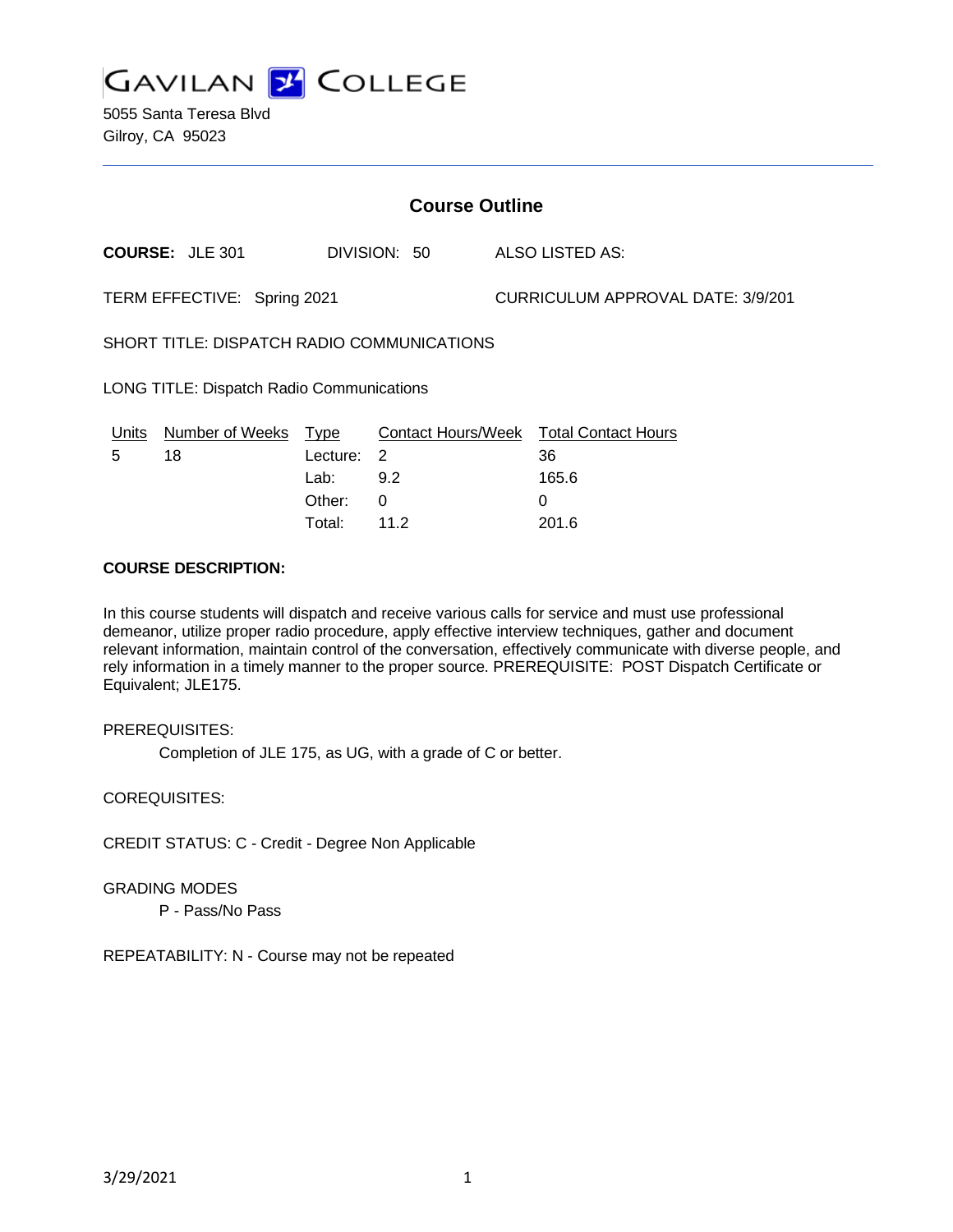SCHEDULE TYPES:

- 02 Lecture and/or discussion
- 03 Lecture/Laboratory
- 04 Laboratory/Studio/Activity
- 05 Hybrid
- 71 Dist. Ed Internet Simultaneous
- 72 Dist. Ed Internet Delayed
- 73 Dist. Ed Internet Delayed LAB

# **STUDENT LEARNING OUTCOMES:**

By the end of this course, a student should:

1. Identify procedures, guidelines and liability considerations for advising citizens of actions to take under the following emergency and non-emergency circumstances including Crime incidents, Traffic incidents, Medical incidents, Fire incidents, Hazardous materials (HazMat) incidents, Evacuations

2. Identify and list dispatching times and dispatch format on priority 1 type calls.

3. Student will become proficient in the 911 dispatching system.

### **CONTENT, STUDENT PERFORMANCE OBJECTIVES, OUT-OF-CLASS ASSIGNMENTS**

Curriculum Approval Date: 3/9/201

# LECTURE CONTENT:

- I. Common functions of the communication center (2 hours)
- A. Traditional function
- B. Non-traditional functions
- II. Professional demeanor and ethical behavior (2 hours)
- A. Impact of conduct (e.g. hostile work environment)
- B. Sexual Harassment
- C. Ethical and/or character-based dilemmas
- D. Personal and professional values (e.g. work ethics)
- E. Agency values and expectations (other sources)
- F. Integration within the communications center environment
- III. Developing a community service attitude (1 hour)
- A. Community expectations of public safety services
- B. Serving multiple communities (citizens, officers, etc)

IV. Communicating effectively with the public, co-workers, field personnel, supervisors, and managers (2 hours)

- A. Professional
- B. Respectful
- C. Understanding the views of others
- D. Following agency guidelines
- V. Work flow in the communications center (1 hour)
- A. Various sources of calls
- B. Types of calls and incidents commonly received
- VI. Reasons for developing positive communication skills (second level) (2 hours)
- A. Career satisfaction and success (third level)
- B. Better personal and professional relationships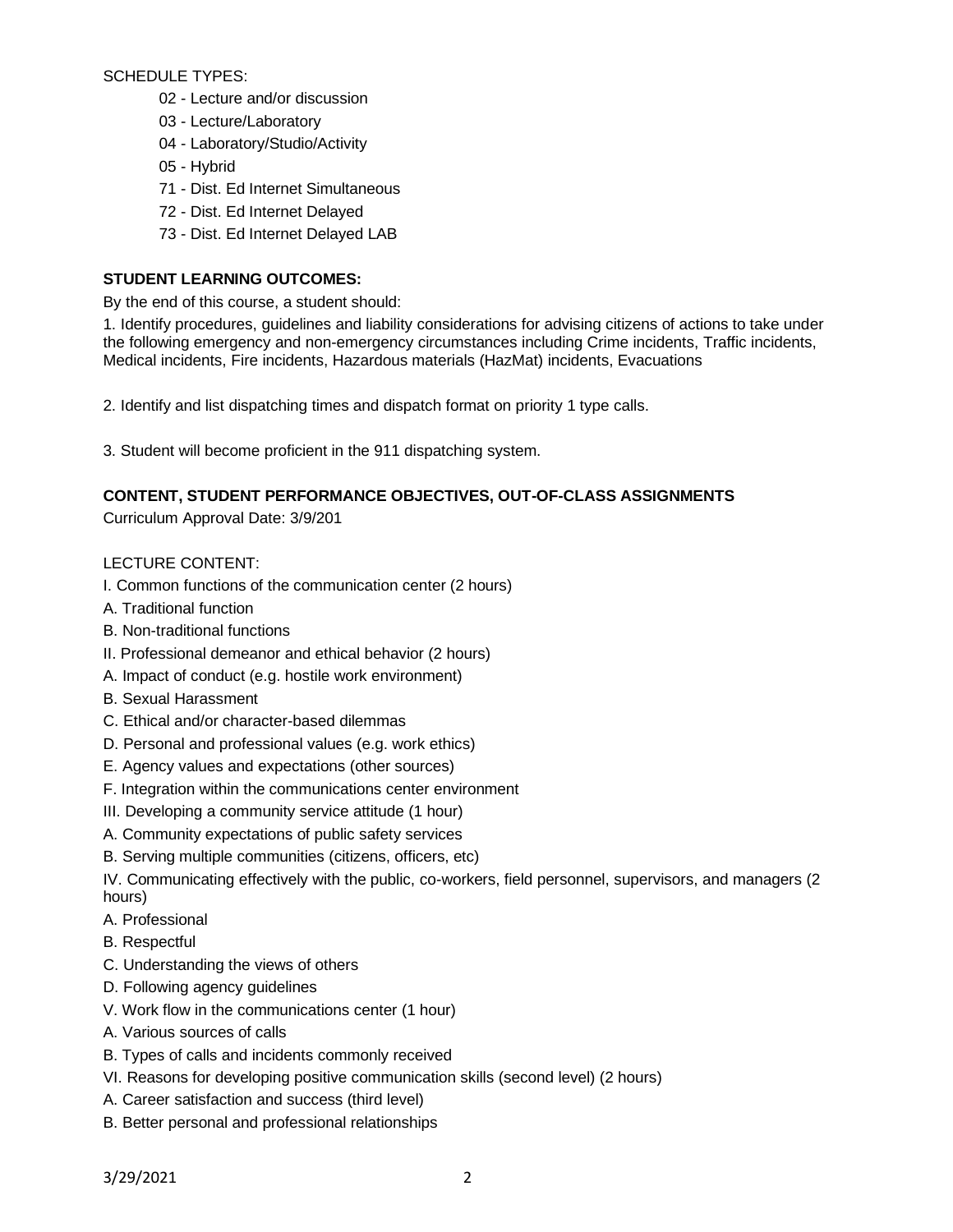- C. Improved personal health
- D. Professional and personal liability
- VII. Elements of the communication process, including: (2 hours)
- A. Sender and receiver of messages (who)
- B. Verbal and nonverbal sources of communication (how; through what means)
- C. Message (what)
- D. Noise (distractions on sender?s or receiver?s end)
- E. Filters messages travel through (sender and receiver)
- F. Feedback (what did receiver convey back)
- G. Context of the communication (anger, frustration, fear, etc.)
- VIII. Elements of communication (2 hours)
- A. Content
- B. Nonverbal
- C. Voice

IX. Interview techniques to obtain information from victims, witnesses, or personnel from other agencies (second level) (4 hours)

- A. Effectively managing a call (facilitating acquisition of essential information) (third level)
- B. Asking critical questions (e.g., using a system such as the 5W?s)
- X. Techniques for calming a caller in crisis (4 hours)
- A. Calm direct instruction
- B. Diffusion
- C. Silence
- D. Reassurance
- E. Active Listening
- XI. Receiving and handling callers, including: (4 hours)
- A. Crank
- B. Nuisance
- C. Communication impaired
- 1. TDD/TTY systems
- 2. Video Relay Service
- 3. California Relay Service
- D. Non-English speaking
- E. Witnesses
- F. Victims
- G. Suspects
- H. Anonymous/Informants
- XII. Techniques to effectively communicate with a person who is: (4 hours)
- A. Abrasive
- B. Frightened
- C. Hysterical
- D. Hurried/impatient
- E. Politically demanding
- F. Under the influence of drugs or alcohol
- G. Very young or very old
- H. Rambling
- I. Heavily accented
- J. Hostile or unapproachable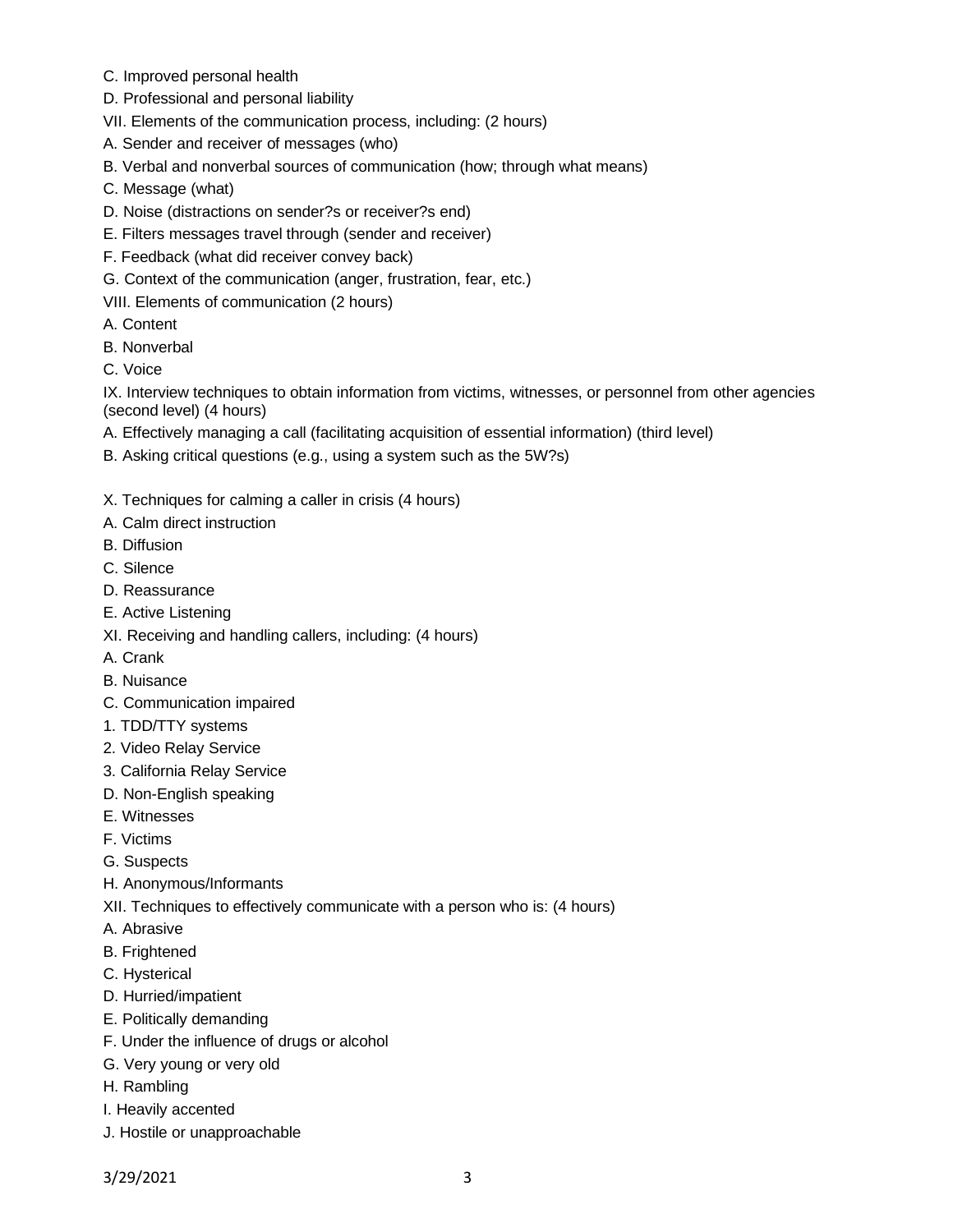- K. Mentally incapacitated
- L. Suicidal
- M. Frustrated
- XIII. Processing duplicate phone calls for assistance (2 hours)
- A. Determine if call is related to an incident that is already working
- B. If the call is a duplicate, question the caller for additional, updated information for the units

XIV. Obtaining pertinent information using primary and secondary questions for the following incidents: (4 hours)

- A. Crime incidents
- B. Traffic incidents
- C. Medical incidents
- D. Fire incidents
- E. Hazardous materials (HazMat) incidents
- F. Need for area evacuations

# LAB CONTENT:

- XV. Elements of the communication process, including: (16 hours)
- A. Sender and receiver of messages (who)
- B. Verbal and nonverbal sources of communication (how; through what means)
- C. Message (what)
- D. Noise (distractions on sender's or receiver's end)
- E. Filters messages travel through (sender and receiver)
- F. Feedback (what did receiver convey back)
- G. Context of the communication (anger, frustration, fear, etc.)
- XVI. Elements of communication (8 hours)
- A. Content
- B. Nonverbal
- C. Voice
- XVII. Professional conduct, including: (16 hours)
- A. Civil behavior
- B. Courtesy
- C. Voice tone
- D. Word selection
- E. Body language
- F. Dealing with work-related stress
- XVIII. Promoting a positive workplace environment, in regards to: (12 hours)
- A. Absence of discrimination and harassment
- B. Addressing emotional/psychological issues
- C. Inappropriate verbal behaviors
- D. Tolerance
- E. Valuing diversity
- F. Perceptions
- G. Treating others how you want to be treated
- XIX. Unacceptable behavior, including: (4 hours)
- A. Failure to listen/ignoring others
- B. Rude behavior (e.g., shouting, threatening arguing)
- C. Use of profanity and/or slurs
- XX. Effects of nonverbal signals during communications: (3.5 hours)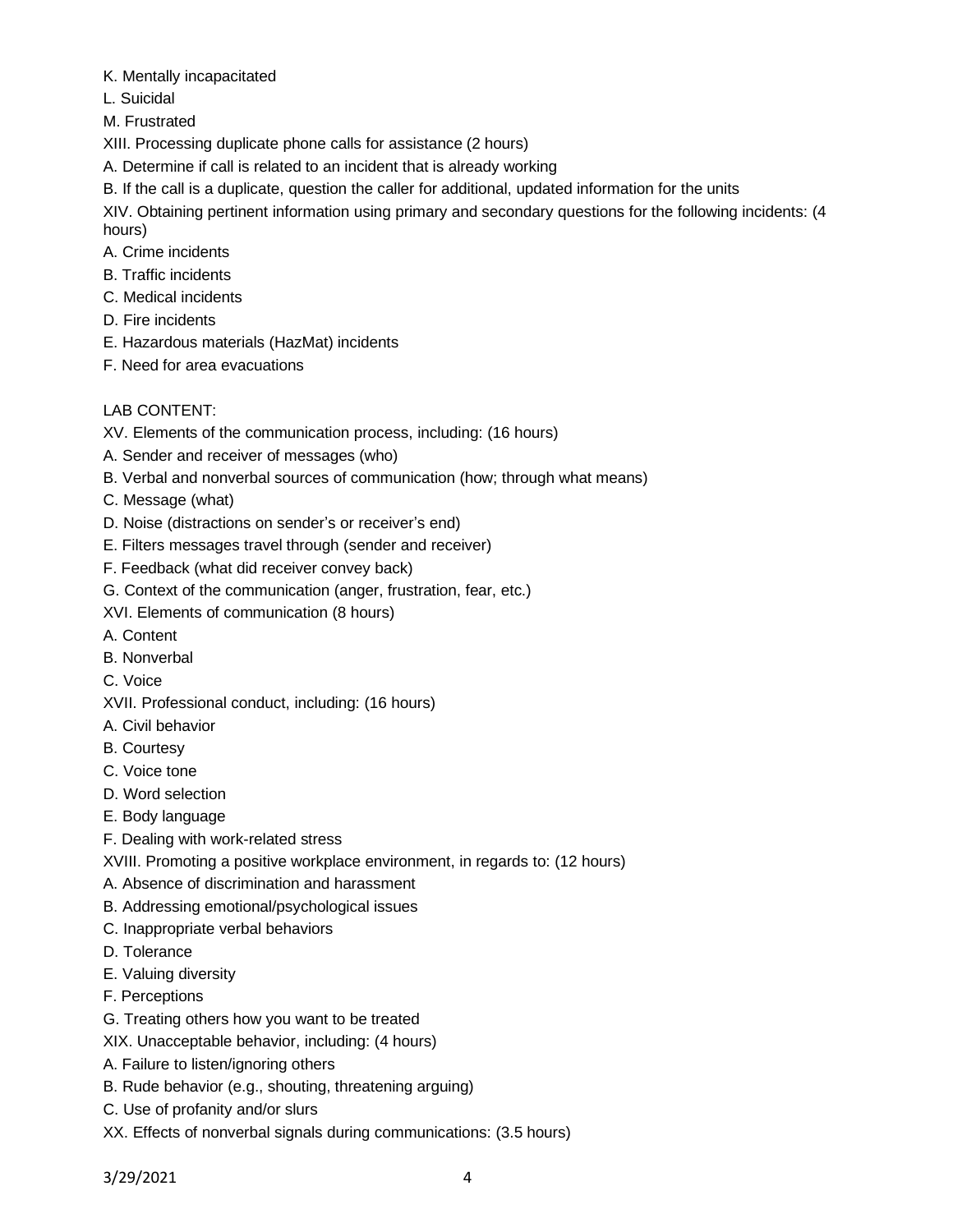- A. In-person
- B. Over-the-phone
- C. Over-the-radio

XXI. Communication behaviors and styles, including: (16 hours)

- A. Flexible
- B. Attentive
- C. Friendly
- D. Precise
- E. Dominant
- F. Relaxed
- G. Argumentative
- H. Abusive
- I. Uncooperative

J. Experiencing communications difficulties (e.g., young children, elderly, speech impaired, emotionally distraught, etc.)

XXII. Strategies for deflecting verbal abuse, including: (4 hours)

- A. Verbal deflection
- B. Refocusing/redirecting
- C. Advantages of deflecting verbal abuse
- D. Recognizing abusive triggers
- XXIII. Active listening concepts, including: (4 hours)
- A. Definition and purpose
- B. Techniques of active listening
- C. Keys to promoting active listening (e.g. reserving judgment)
- XXIV. Listening obstacles, including: (6 hours)
- A. One-upmanship
- B. Not listening while waiting to talk
- C. Offering advice
- D. Jumping to conclusions
- E. Interrupting
- F. Making judgments

XXV. Disclosures (4 hours)

- A. Definition of disclosure
- B. Considerations regarding disclosures
- C. Reporting requirements

XXVI. LEARNING ACTIVITIES (36 hours)

The student will participate in a learning activity that will reinforce the student?s understanding of the importance of developing and maintaining positive interpersonal communications.

A. Interview techniques to obtain information from victims, witnesses, or personnel from other agencies (second level)

- 1. Effectively managing a call (facilitating acquisition of essential information) (third level)
- 2. Asking critical questions (e.g., using a system such as the 5W?s)
- B. Techniques for calming a caller in crisis
- 1. Calm direct instruction
- 2. Diffusion
	- 3. Silence
- 4. Reassurance
- 5. Active Listening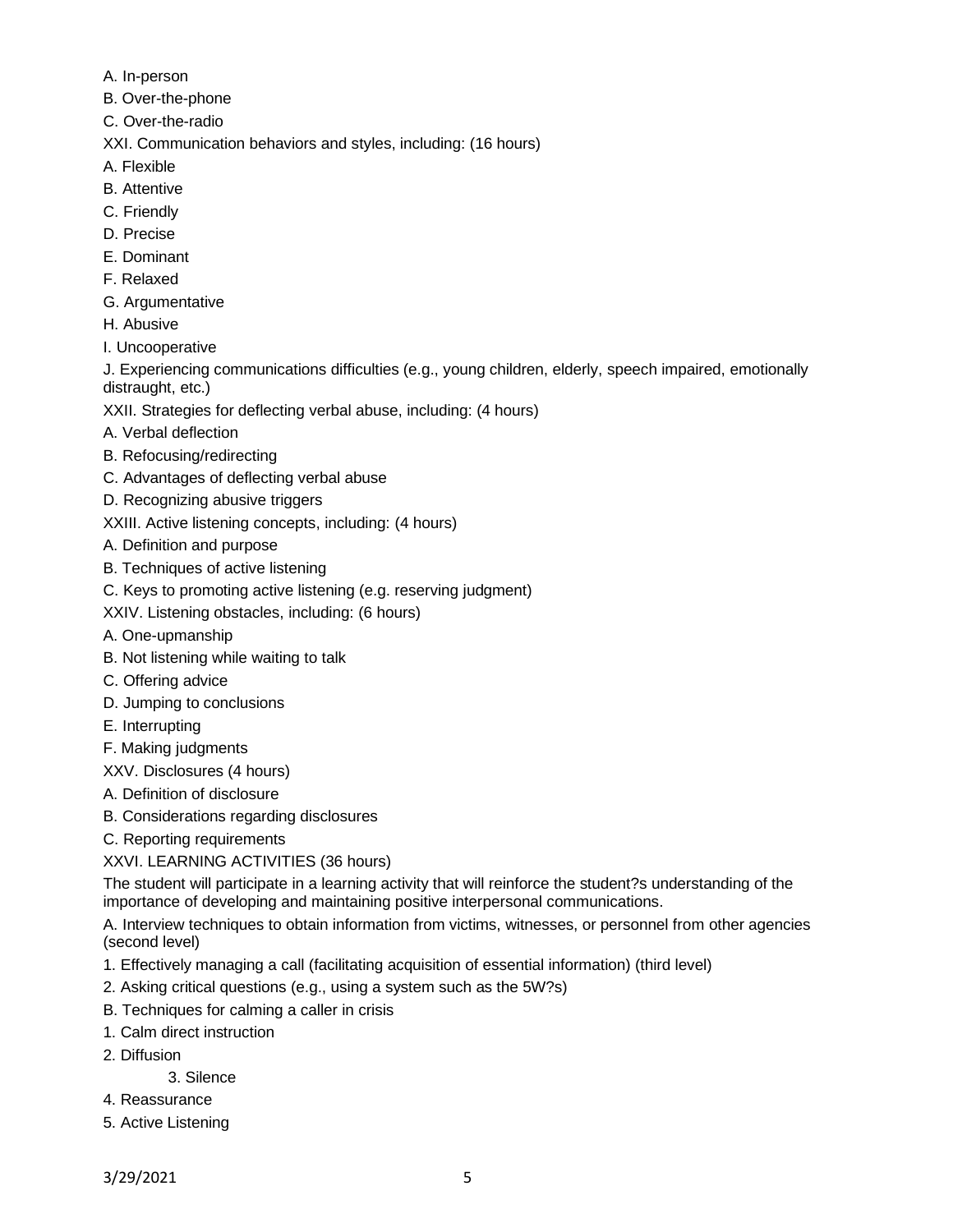- C. Receiving and handling callers, including:
- 1. Crank
- 2. Nuisance
- 3. Communication impaired
- a. TDD/TTY systems
- b. Video Relay Service
- c. California Relay Service
- 4. Non-English speaking
- 5. Witnesses
- 6. Victims
- 7. Suspects
- 8. Anonymous/Informants
- D. Techniques to effectively communicate with a person who is:
- 1. Abrasive
- 2. Frightened
- 3. Hysterical
- 4. Hurried/impatient
- 5. Politically demanding
- 6. Under the influence of drugs or alcohol
- 7. Very young or very old
- 8. Rambling
- 9. Heavily accented
- 10. Hostile or unapproachable
- 11. Mentally incapacitated
- 12. Suicidal
- 13. Frustrated
- E. Processing duplicate phone calls for assistance
- 1. Determine if call is related to an incident that is already working
- 2. If the call is a duplicate, question the caller for additional, updated information for the units
- F. Obtaining pertinent information using primary and secondary questions for the following incidents:
- 1. Crime incidents
- 2. Traffic incidents
- 3. Medical incidents
- 4. Fire incidents
- 5. Hazardous materials (HazMat) incidents
- 6. Need for area evacuations
- G. Routing calls for service and information to allied agencies
- 1. Determine location of response, direct to the department that serves the area
- 2. Determine type of first responder needed in order to send appropriate agency
- H. Relaying incident information to radio dispatcher in a timely manner
- 1. Importance of logical order of information in call slip
- 2. Prioritizing information
- 3. Initial dispatch information
- I. Initiating telephone number traces
- 1. Manual Automatic Location Identification (ALI)
- 2. Wireless traces
- 3. Phone (land line) company traces
- J. Explaining department procedures/policies, and legal procedures to the public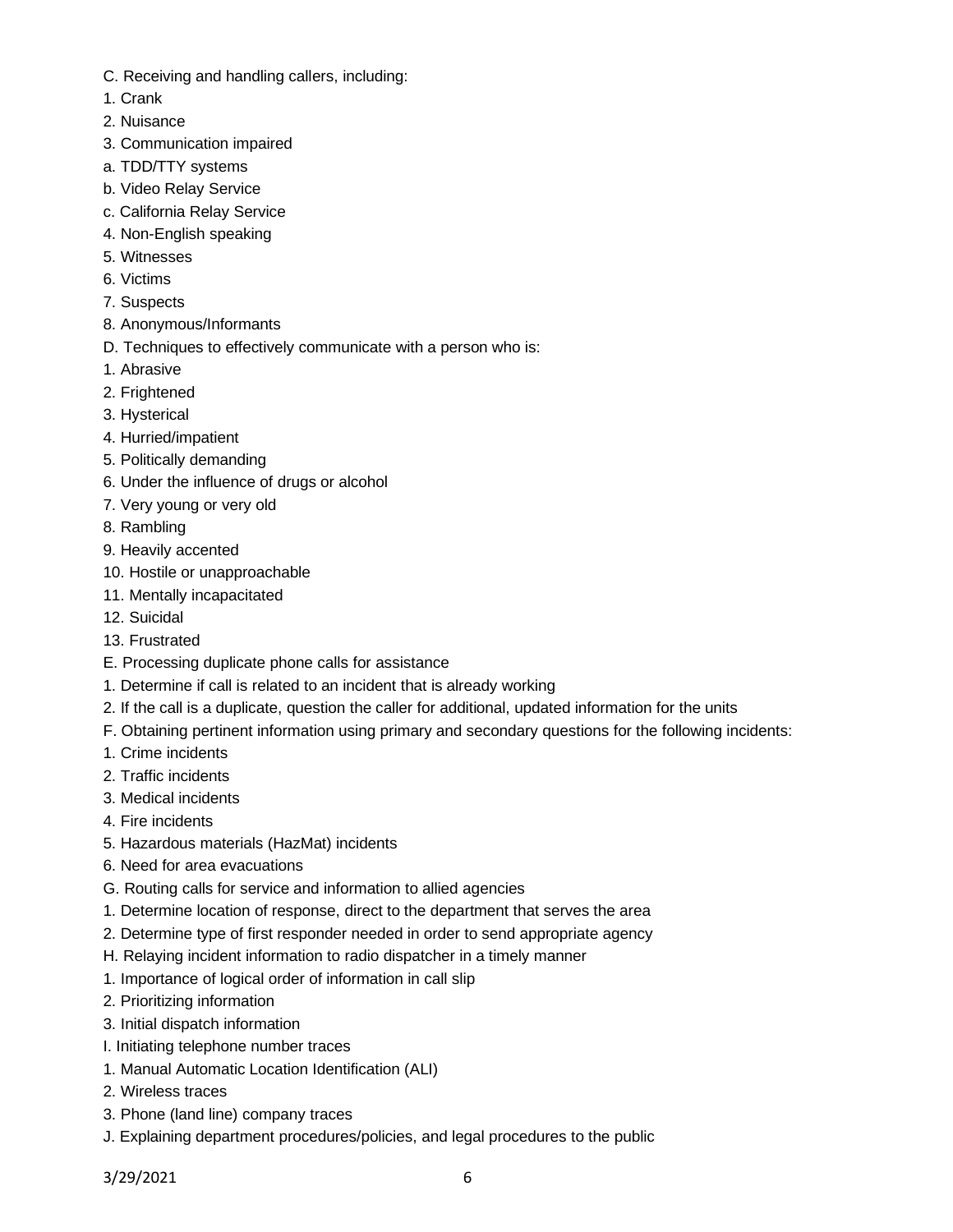1. Opportunity to educate the public on local policing policies and services

2. Caller may not like the type of referral or response that your department advocates in their particular situation

- K. Monitoring and responding to alarm, alerting, and surveillance systems
- 1. Residential/commercial security systems
- 2. Medical alarms
- 3. Fire alarms
- 4. Systems monitored by communications personnel
- a. Electronic tracking systems (ETS) devices
- b. Stolen Vehicle/Property alarms with a hidden transmitter i.e. Bait cars
- c. Closed-circuit television systems
- 5. Panic Alarms
- 6. Personal alerting systems
- L. Criteria to classify and prioritize multiple calls and requests for service
- 1. Emergency
- 2. Non-Emergency

M. Procedures, guidelines and liability considerations for advising citizens of actions to take under the following emergency and

non-emergency circumstances:

- 1. Crime incidents
- 2. Traffic incidents
- 3. Medical incidents
- 4. Fire incidents
- 5. Hazardous materials (HazMat) incidents
- 6. Evacuations
- 7. Liability and related case law
- N. Purpose and appropriate use of the phonetic alphabet
- 1. The phonetic alphabet is used to ensure understanding of address, locations, and spelling of names
- O. Detecting and interpreting background voices and noises heard over the telephone, such as:
- 1. Verbal arguments
- 2. Screaming/crying
- 3. Gunshots
- 4. Loud crashing/banging/glass breaking
- 5. Environmental sounds
- P. Effective communication skills, including:
- 1. Clear voice projection
- 2. Good diction
- 3. Proper modulation
- 4. Active listening
- Q. Conveying clear and accurate directions and instructions on the telephone
- 1. Use clear, concise directions
- R. Audio recorders
- 1. 24-hour logging recorder
- 2. Instant playback recorder on dispatch console
- 3. Recorded versus non-recorded lines
- S. The 9-1-1 system
- 1. Calls received from Centrex and PBX systems
- 2. Automatic Number Identification (ANI)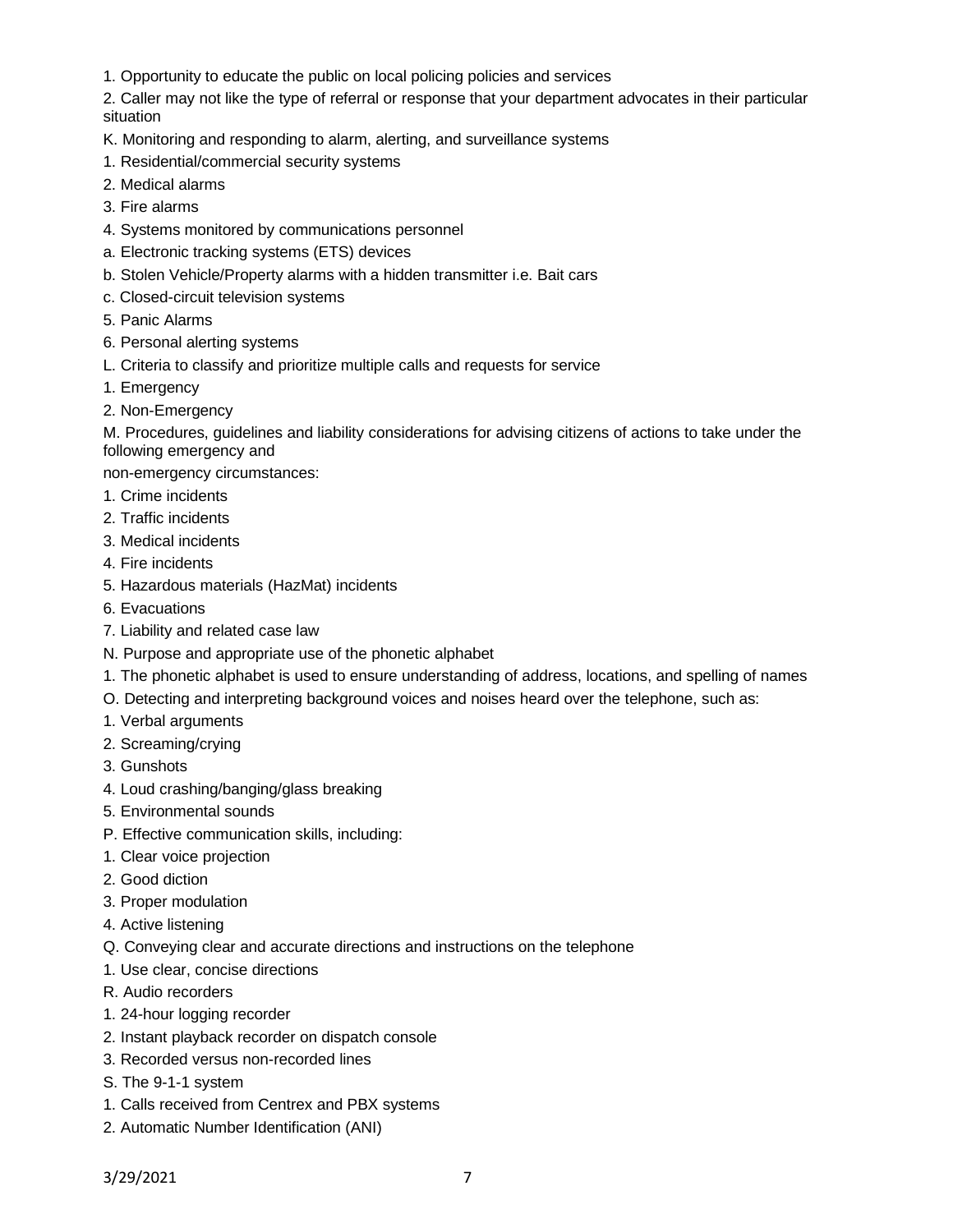- 3. Automatic Location Identification (ALI)
- 4. 9-1-1 printer or computer
- 5. Public Safety Answering Point (PSAP)
- a. Primary answering point
- b. Secondary answering point
- c. Alternate answering points
- 6. Completing ALI routing sheet (9-1-1 distribution correction form)
- a. Master Street Address Guide (MSAG)
- b. Emergency Service Number (ESN)
- c. Pseudo-ANI (P-ANI)
- 7. Legal requirements for answering and transferring 9-1-1 calls

NOTE: The California 9-1-1 Operations Manual states: ?During the busiest hour of any shift, ten seconds shall be the maximum amount of time in which incoming 9-1-1 calls are to be answered. The State realizes that unpredictable spikes may occur and will take abnormalities into consideration when reviewing statistics.? (http://www.cio.ca.gov/PSCD /911/pdf/Chapter1.pdf)

- a. Incomplete 9-1-1 calls
- b. Answering calls 9-1-1 calls
- c. Transferring calls 9-1-1 calls
- 8. Reporting 9-1-1 equipment problems
- a. Agency policy
- 9. Wireless 9-1-1 calls
- a. Cellular phones
- b. Voice-over-Internet Protocol (VoIP)
- c. Texting/Text Messaging
- d. Video
- e. Telematics
- (1) Telematics refers to emerging technologies such as proprietary in-car alerting systems
- 10. Secondary seven-digit number
- 11. Other N-1-1 services
- T. Other technology utilized in a public safety dispatch center
- 1. Automated mapping systems
- 2. Manual ANI/ALI query
- 3. TTY Equipment
- 4. Mass notification systems (ex. Reverse 9-1-1)
- 5. Voice activated alarms
- 6. Intelligent workstations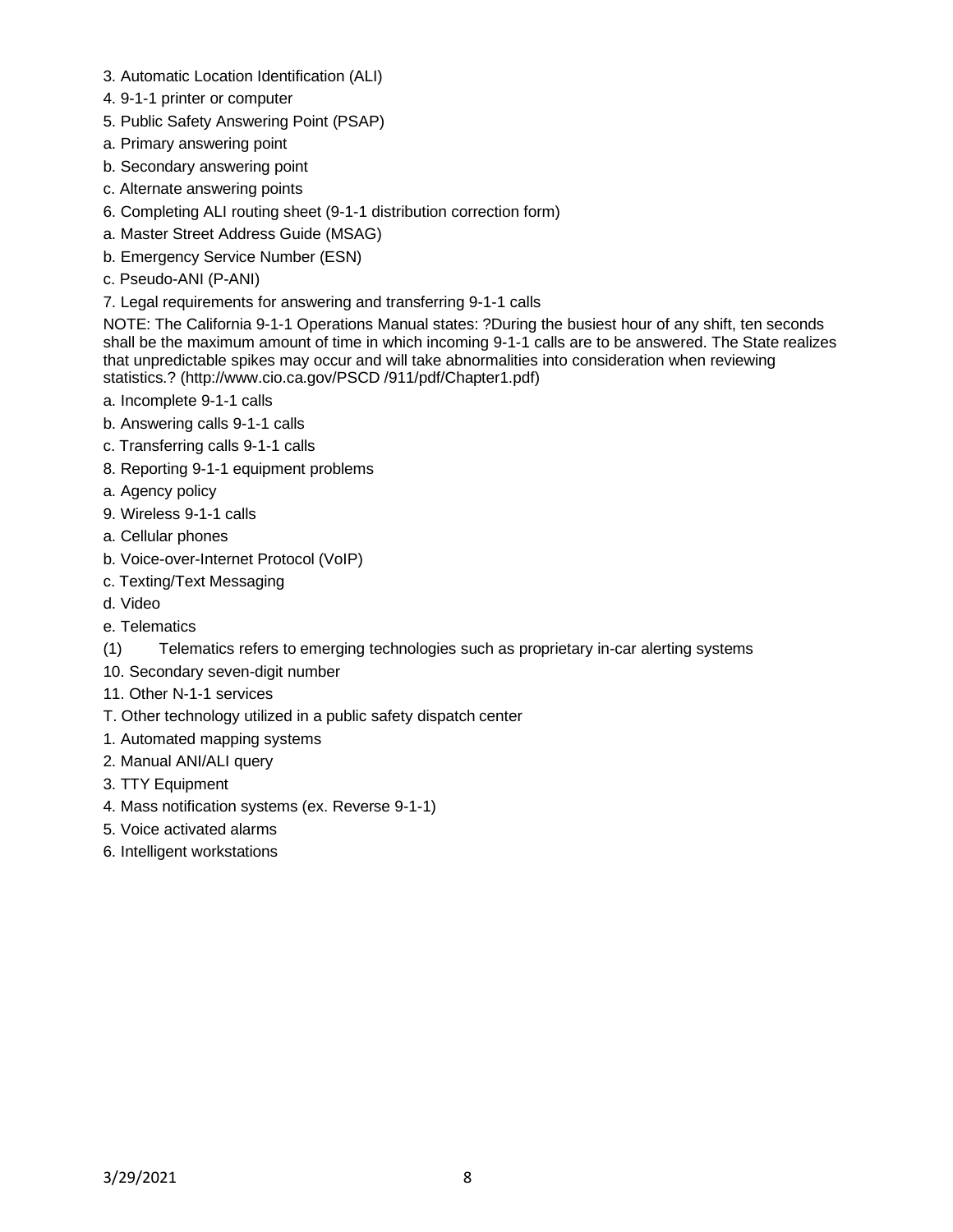# XXVII. REQUIRED LEARNING ACTIVITIES (36 hours)

A. The student will participate in a learning activity that will reinforce the student?s understanding of the components of effective

interviews, including:

- 1. Active listening techniques
- 2. Gathering information to determine the nature of the caller?s problem

3. Methods and techniques of interviewing that maintain control, elicit cooperation, and reflect confidence, empathy and

concern

B. Given a work simulation activity, the student will receive a telephone complaint regarding at least four of the following:

- 1. Crime in-progress
- 2. Alarm call
- 3. Domestic violence/family disturbance
- 4. Fire incident
- 5. Medical incident
- 6. Traffic incident
- 7. Missing persons

The student will gather and document relevant information, maintain control of the conversation, communicate clearly with the caller, verify details with the caller and relay the information to the radio dispatcher in a timely and logical manner.

C. Given a work simulation activity, the student will be required to receive a telephone call requiring effective communication

with diverse types of people to include at least four of the following special problems:

- 1. Hysterical
- 2. Intoxicated (Drunk)
- 3. Abusive
- 4. Irate
- 5. Suicidal
- 6. Elderly
- 7. Child
- 8. Non-English speaking
- 9. Deaf/hearing impaired

### **METHODS OF INSTRUCTION:**

Scenarios, Audio/ Visual Aid, Lab, Lecture

### **OUT OF CLASS ASSIGNMENTS:**

Required Outside Hours: 72 Assignment Description: Read and review student manual (California 9-1-1 Operations Manual) Read and review California Penal Code Read and review instructor handouts Prepare for written/skills exams and quizzes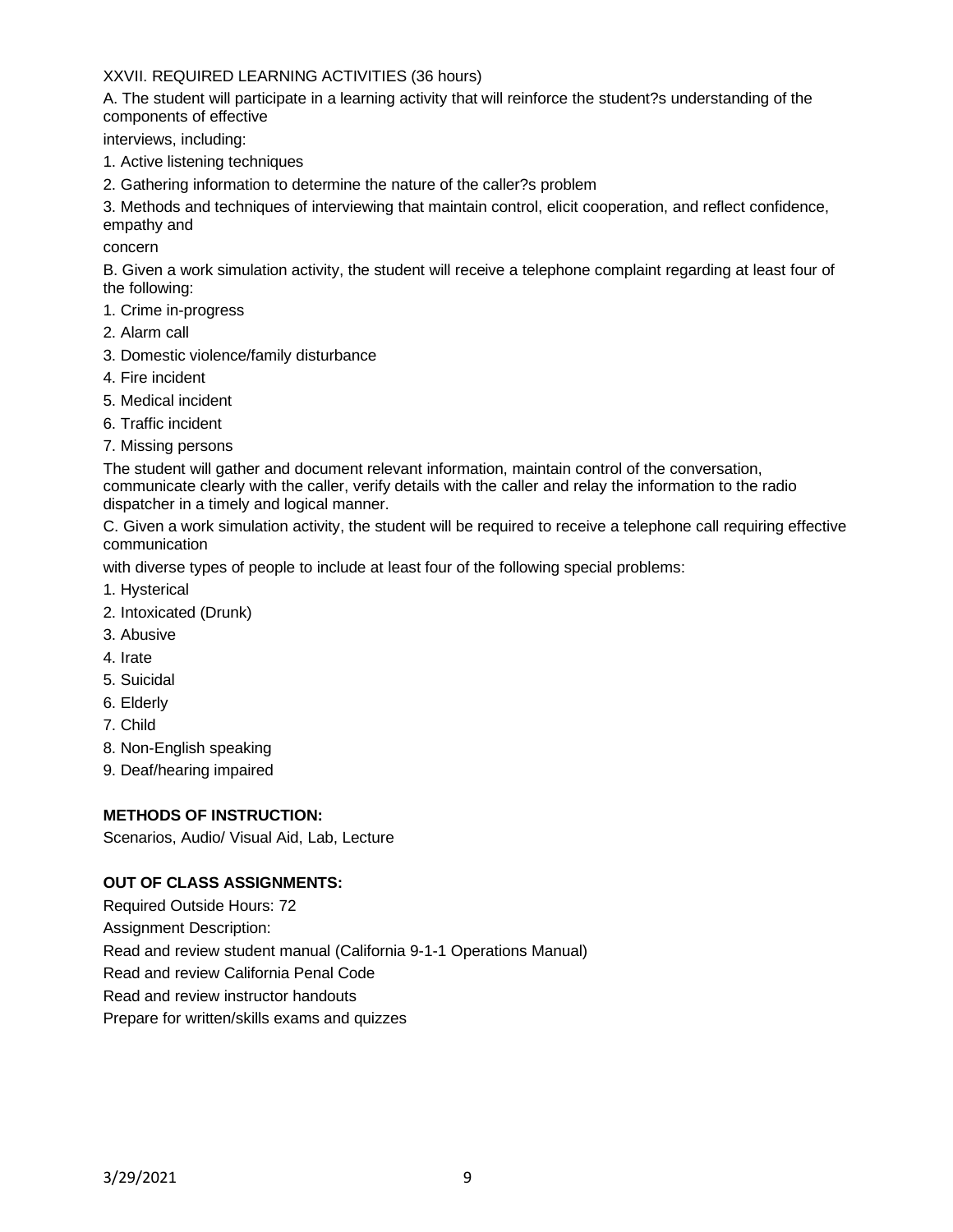## **METHODS OF EVALUATION:**

Writing assignments

Percent of total grade: 25.00 %

The student will gather and document relevant information, maintain control of the conversation, communicate clearly with the caller, verify details with the caller and relay the information to the radio dispatcher in a timely and logical manner.

Skill demonstrations

Percent of total grade: 50.00 %

The student will participate in a learning activity that will reinforce the student?s understanding of the importance of developing and maintaining positive interpersonal communications. The student will participate in a learning activity that will reinforce the impact of the public safety dispatcher as it relates to this subject matter

Objective examinations

Percent of total grade: 25.00 %

Written exam and skills exam

### **REPRESENTATIVE TEXTBOOKS:**

California Penal Code. California : California Publisher's Editorial Staff,2020.

Reading Level of Text, Grade: 12 Verified by: Doug Achterman

State of California Governor's Office of Emergency Services. California 9-1-1 Operations Manual. 601 Sequoia Pacific Boulevard, MS-911 Sacramento, CA 95811-0231: California 9-1-1 Emergency Communications Branch,2020.

Reading Level of Text, Grade: 12 Required Other Texts and Materials